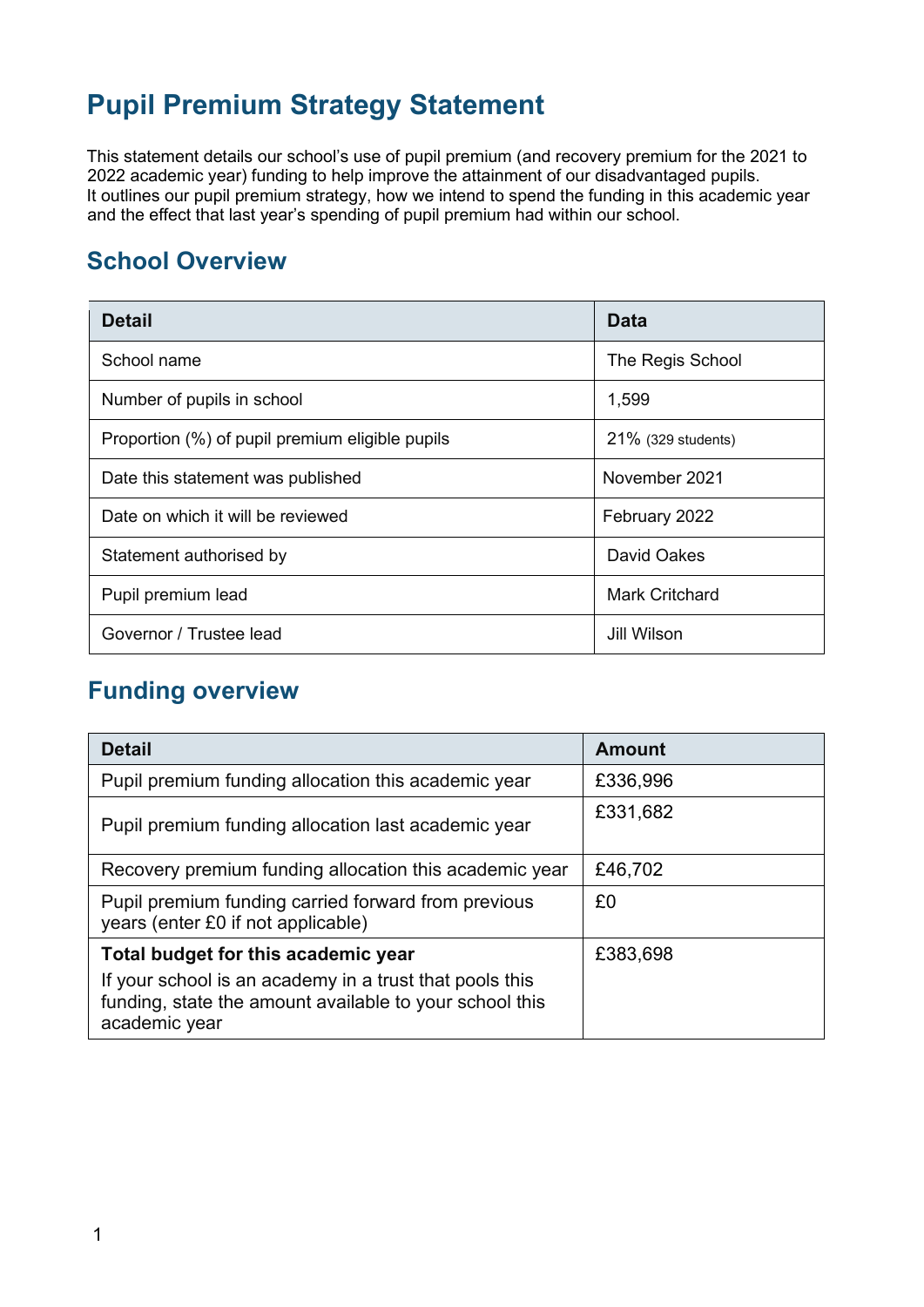### **Disadvantaged pupil performance overview for last academic year (2020-21)**

| <b>Detail</b>                   | <b>Data</b>    |
|---------------------------------|----------------|
| Progress 8                      | $-0.06$ (TAGs) |
| Attainment 8                    | 39.56          |
| <b>EBacc Entry</b>              | 3%             |
| % Grade 5+ in English and maths | 33%            |
| Attendance                      | 89.3%          |

## **Pupil Premium Strategy – Statement of Intent**

At The Regis School we believe that social or financial disadvantage should never be an obstacle to a young person's life chances and that each pupil can achieve at the highest levels. Our Pupil Premium Plan uses every funding source and educational strategy to remove any barriers our pupils may face. We encourage every pupil to believe in themselves and to achieve their highest potential.

Our current Pupil Premium Strategy works towards achieving these objectives by identifying barriers to achievement our pupils are challenged by and ensuring we have research-informed solutions funded by our Pupil Premium grant. These are outlined in further detail with rationale below. As a starting point we have used the EEF recommendation of a tiered approach with a focus on teaching, targeted support, and wider strategies.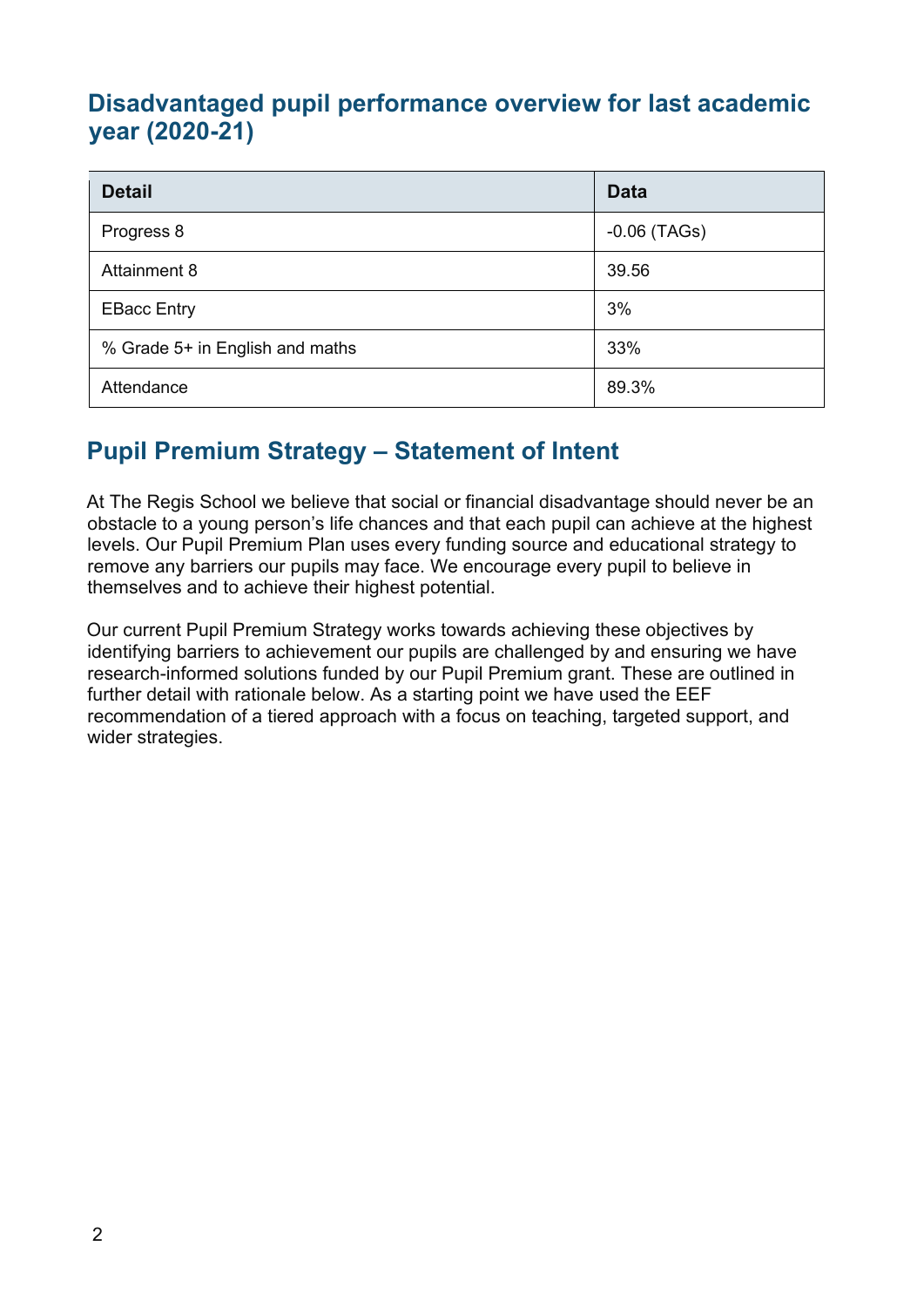## **Strategic Aims for Disadvantaged Pupils 2021-22**

This details the key aims to achievement that we have identified among our disadvantaged pupils.

|                | <b>Detail of Strategic Aims</b>                                                                                                                                                                                                                                                                                                                                                                                                                                                                                                                                                                                                                       |
|----------------|-------------------------------------------------------------------------------------------------------------------------------------------------------------------------------------------------------------------------------------------------------------------------------------------------------------------------------------------------------------------------------------------------------------------------------------------------------------------------------------------------------------------------------------------------------------------------------------------------------------------------------------------------------|
| 1              | <b>Attendance</b> of disadvantaged students is less than that of peers, the last<br>national average for FSM students reported in 2018-2019 was 90.8%.<br>This is in comparison to our disadvantaged attendance figure of 89% in<br>2020-21. Although higher than national average, it is below that of non-<br>disadvantaged peers (94%). In-school evidence shows us that poor<br>attendance directly correlates with negative progress and attainment.                                                                                                                                                                                             |
| $\overline{2}$ | Attainment of disadvantaged students (33% of PP students attained a<br>grade 5 in both English and Maths) in basics (English & Maths) is less<br>than that of their peers (50% of non-PP students). The impact of Covid<br>19 has created a further risk to disadvantaged students falling further<br>behind their peers. Every effort was made to ensure the gap between<br>these learners did not widen. However, there were factors beyond our<br>control. This academic year it is a whole school priority to ensure<br>teaching, curriculum, intervention, and wider support enables these<br>students to still achieve their highest potential. |
| 3              | Positive Progress for disadvantaged students in Y11. There continues to<br>be a gap between disadvantaged students and their peers regarding<br>progress. The last two year have seen positive progress for<br>disadvantaged students; we want to maintain this and close the gap.                                                                                                                                                                                                                                                                                                                                                                    |
| 4              | Catch up of students in KS3 with a focus on Literacy and English. Our<br>EOY KS3 data demonstrates there are specific year group foci for<br>intervention this academic year including Y8 English as a whole and<br>students with high prior attainment in each KS3 year group.                                                                                                                                                                                                                                                                                                                                                                       |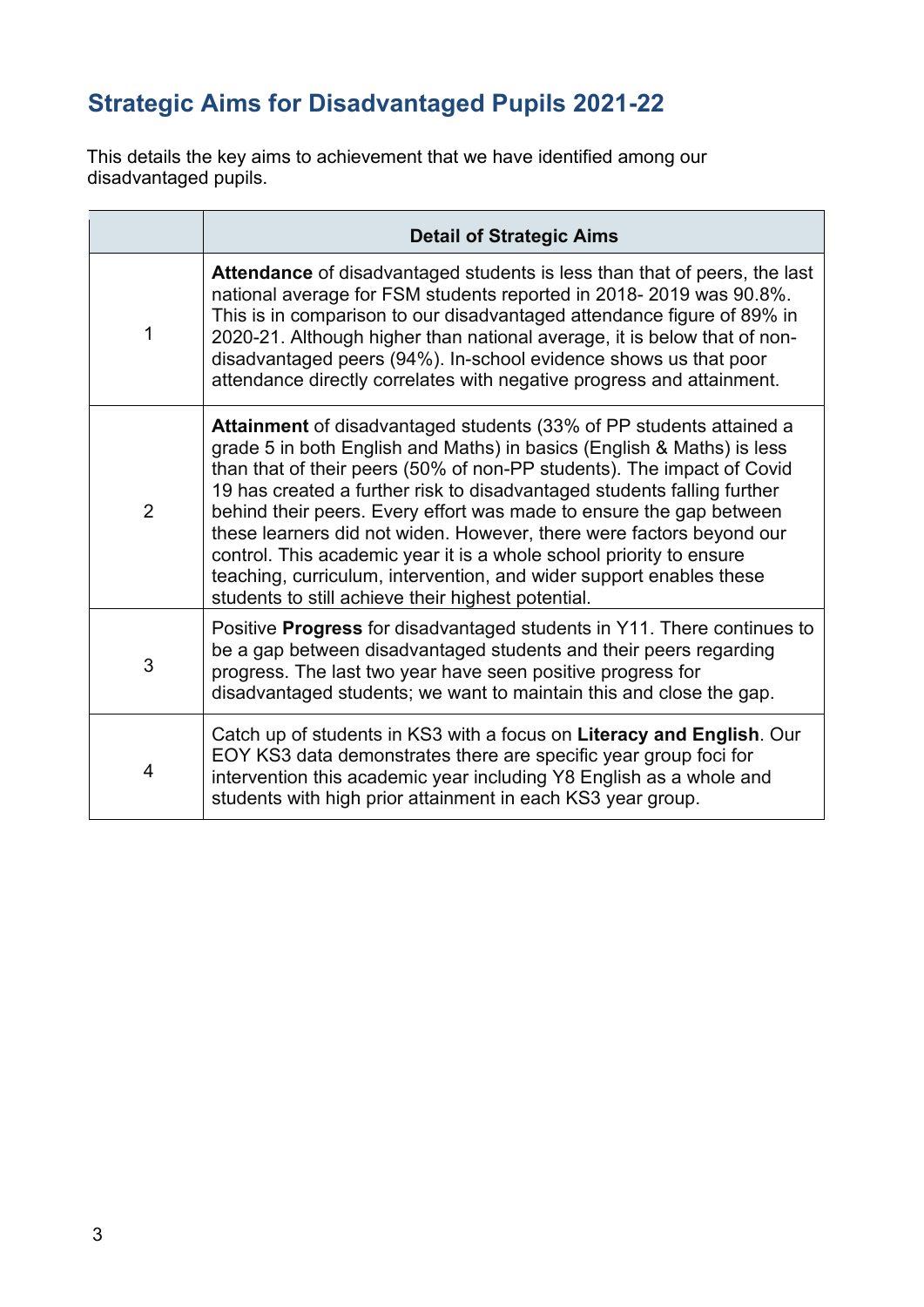## **Intended outcomes**

This explains the outcomes we are aiming for **by the end of our current strategy plan**, and how we will measure whether they have been achieved.

|                | <b>Intended outcome</b>                                                                                                                                                                                                                         | <b>Success criteria</b>                                                                                                                                                         |
|----------------|-------------------------------------------------------------------------------------------------------------------------------------------------------------------------------------------------------------------------------------------------|---------------------------------------------------------------------------------------------------------------------------------------------------------------------------------|
| 1              | PP-eligible pupils attend regularly.<br>Students targeted by attendance<br>improvement strategies increase their<br>%age attendance and PA amongst PP<br>students drops.                                                                        | Data shows that Pupil premium whole<br>school attendance is at least 92% and<br>demonstrates year on year<br>improvement.                                                       |
| $\overline{2}$ | PP-eligible pupils experience excellent<br>teaching in English and Mathematics<br>and achieve good attainment through<br>the Basics curriculum. Their work is of a<br>high standard and compares favourably<br>to that of non-PP peers.         | <b>Attainment</b> of disadvantaged students<br>in basics is at 32% of PP students<br>achieving a 5 or above in both English<br>and Maths this academic year.                    |
| 3              | PP-eligible pupils experience excellent<br>teaching in English and Mathematics<br>and make good <b>progress</b> through the<br>Basics curriculum. Their work is of a<br>high standard and compares favourably<br>to that of non-PP peers.       | Disadvantaged students in Year 11<br>achieve positive Progress 8 score that<br>is broadly in line with non-PP peers.                                                            |
| $\overline{4}$ | Students in KS3 eligible for Pupil<br>Premium experience a broad and<br>challenging curriculum, with a strong<br>core that strengthens their ability to<br>achieve well in all subjects, with a<br>particular focus on Literacy and<br>English. | Mid and End of year assessment<br>alongside classwork demonstrates that<br>disadvantaged students in KS3 achieve<br>in line with peers and are catching up<br>on learning gaps. |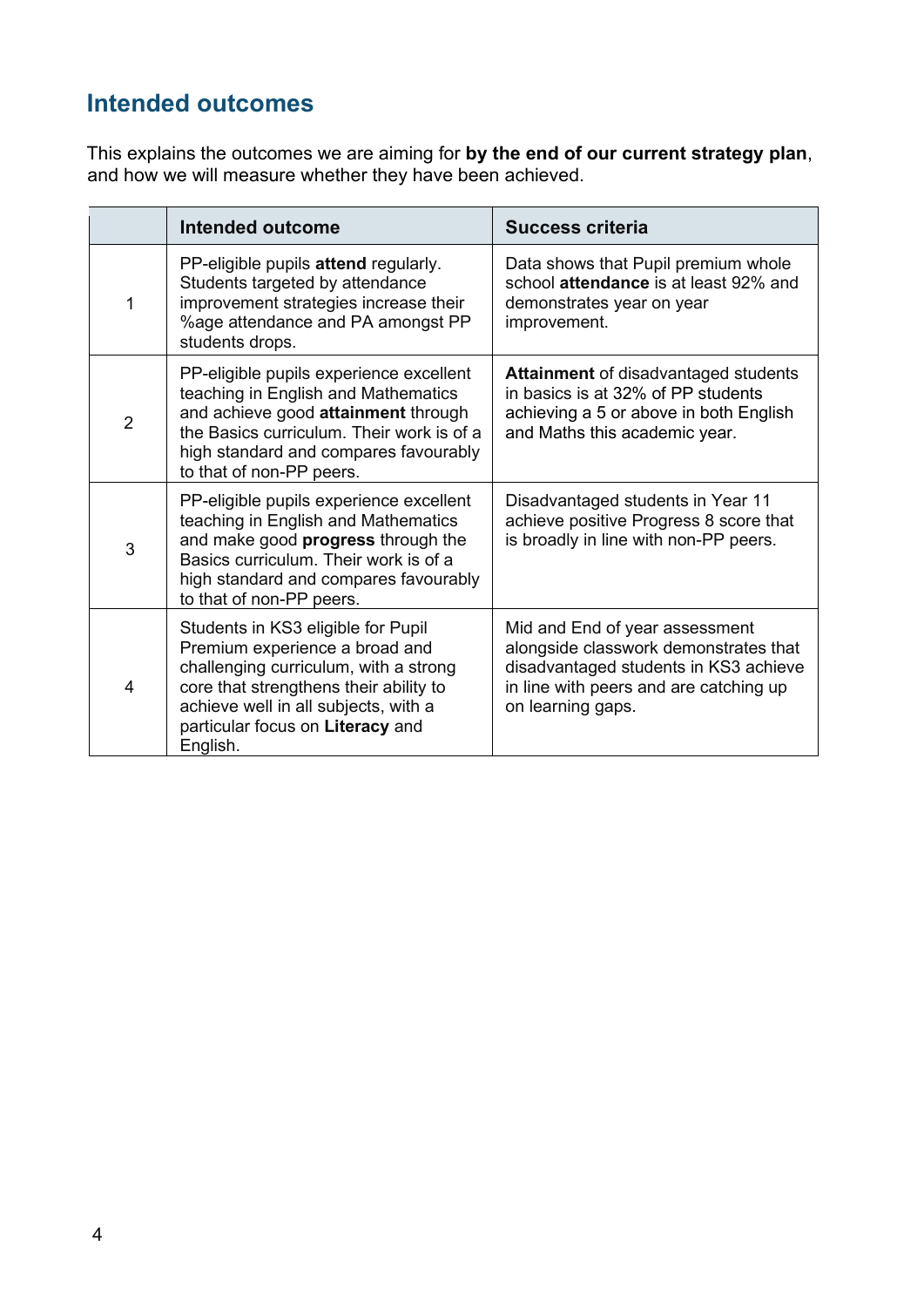### **Intended Spend**

This explains broad spending approaches against our strategic priorities, and is broken down into 3 approaches – (i) Teaching Priorities, (ii) Targeted Academic Support and (iii) Wider Strategies.

|       | Approach                         | <b>Spend</b> |
|-------|----------------------------------|--------------|
|       | <b>Teaching Priorities</b>       | £41,000      |
| <br>П | <b>Targeted Academic Support</b> | £109,000     |
| iii   | <b>Wider Strategies</b>          | £236,000     |
|       | <b>Total</b>                     | £384,000     |

#### **Activity in this academic year**

This details how we intend to spend our pupil premium (and recovery premium funding) **this academic year** to address the challenges listed above.

#### **Teaching - Budgeted cost: £ 41,000**

| <b>Activity</b>                                                                                                                                                                     | <b>Evidence that supports this</b><br>approach                                                                                                                                                                                                      | <b>Challenge</b><br>number(s)<br>addressed |
|-------------------------------------------------------------------------------------------------------------------------------------------------------------------------------------|-----------------------------------------------------------------------------------------------------------------------------------------------------------------------------------------------------------------------------------------------------|--------------------------------------------|
| CPD programme in line with<br>Rosenshine Principles, TLAC and<br><b>EEF toolkit that demonstrates</b><br>strategies for all staff to use in<br>supporting<br>disadvantaged students | EEF teaching and learning toolkit<br>demonstrates a wide range of<br>strategies to be employed in order to<br>support progress of students. The<br>Principles behind Rosenshine and<br>TLAC are in<br>line with the majority of these<br>approaches | 2,3,4                                      |
| Overstaffing in Maths and English                                                                                                                                                   | Small class sizes offer smaller ratios<br>to support students learning the EEF<br>toolkit cites this as adding 2 months<br>progress to learners                                                                                                     | 2,3,4                                      |
| Literacy teaching groups at KS3                                                                                                                                                     | Small class sizes offer smaller ratios<br>to support students learning the EEF<br>toolkit cites this as adding 2 months<br>progress to learners                                                                                                     | 2,3,4                                      |
| Extra weekly lesson in Maths and<br>English at Y11 during Tutor Time and<br>through Success Sessions                                                                                | Extra time with specialist subject staff<br>to support learning gaps in targeted<br>sessions. The EEF toolkits cites this<br>as having 3 months progress to<br>learners                                                                             | 2,3,4                                      |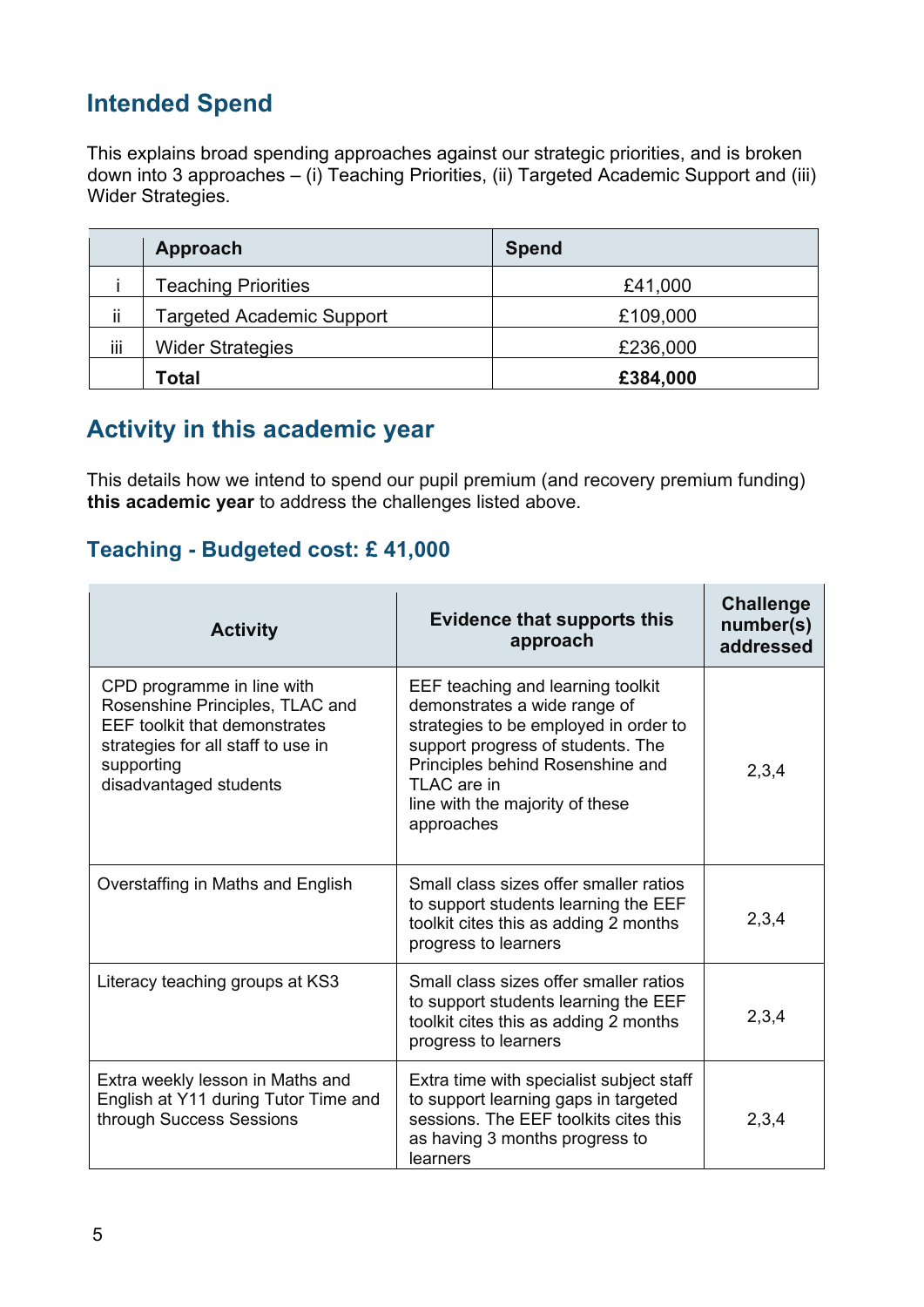## **Targeted Academic Support – Budgeted cost: £ 109,000**

| <b>Activity</b>                                                                                                                  | <b>Evidence that supports this</b><br>approach                                                                                                                                                                                                                                                                                   | <b>Challenge</b><br>number(s)<br>addressed |
|----------------------------------------------------------------------------------------------------------------------------------|----------------------------------------------------------------------------------------------------------------------------------------------------------------------------------------------------------------------------------------------------------------------------------------------------------------------------------|--------------------------------------------|
| Y10 Tutoring, KS3 academic<br>intervention, Y11 academic intervention                                                            | As part of last year's NTP programme we<br>are employing My Tutor to support the<br>learning and catch-up of Year 10 PP<br>students in Maths and English. The EEF<br>Toolkit cites individualised instruction as<br>having 4 months progress on learners                                                                         | 2,3,4                                      |
| Maths and Literacy specialist tutoring                                                                                           | Our full time employed Maths and<br>Literacy teachers support students with<br>learning gaps and extra intervention<br>sessions across all key stages. As part of<br>the literacy programme our specialists in<br>our SEN dept and Literacy team support<br>students with phonics said to have 5<br>months progress on learners. | 2,3,4                                      |
| <b>Direct Instruction</b>                                                                                                        | DI is a model for teaching that<br>emphasizes lessons designed around<br>small learning increments and clearly<br>defined teaching tasks. It is based on the<br>theory that clear instruction eliminating<br>misinterpretations can greatly improve<br>and accelerate learning.                                                  | 2,3,4                                      |
| To provide targeted support for most at<br>risk PP students through the Student<br>Progress (0.3) and Wellbeing Manager<br>(0.3) | For vulnerable students to receive<br>guidance and self-help strategies to<br>promote resilience following the national<br>lockdown.                                                                                                                                                                                             | 1                                          |
| Careers interviews and mentoring<br>programmes                                                                                   | Students are supported with clear<br>pathways of progression setting<br>aspirations and gaining an understanding<br>of options available.                                                                                                                                                                                        | 2,3                                        |
| Reading and Numeracy programme                                                                                                   | The EEF cites Literacy interventions as<br>adding up to 6 months progress for<br>learners. Sparx programme at KS3 to<br>support numeracy skills and independent<br>learning Homework can add 5 months of<br>progress to learners according to the<br>EEF.                                                                        | 2,3,4                                      |
| IT support                                                                                                                       | Ensure students without access to<br>suitable devices at home are provided<br>with a laptop or equivalent (e.g. Hub).<br>Homework can add 5 months of progress<br>to learners according to the EEF.                                                                                                                              | 2,3,4                                      |
| <b>Baseline testing</b>                                                                                                          | NGRT and MidYis testing for KS3 to<br>support understanding of pupil profile<br>ensuring intervention is accurately<br>targeted.                                                                                                                                                                                                 | 2,3,4                                      |
| Key workers for SEND students                                                                                                    | Teaching assistants are assigned<br>students as keyworkers. The EEF cites<br>this has 4 months progress on learners                                                                                                                                                                                                              | 1,2,3,4                                    |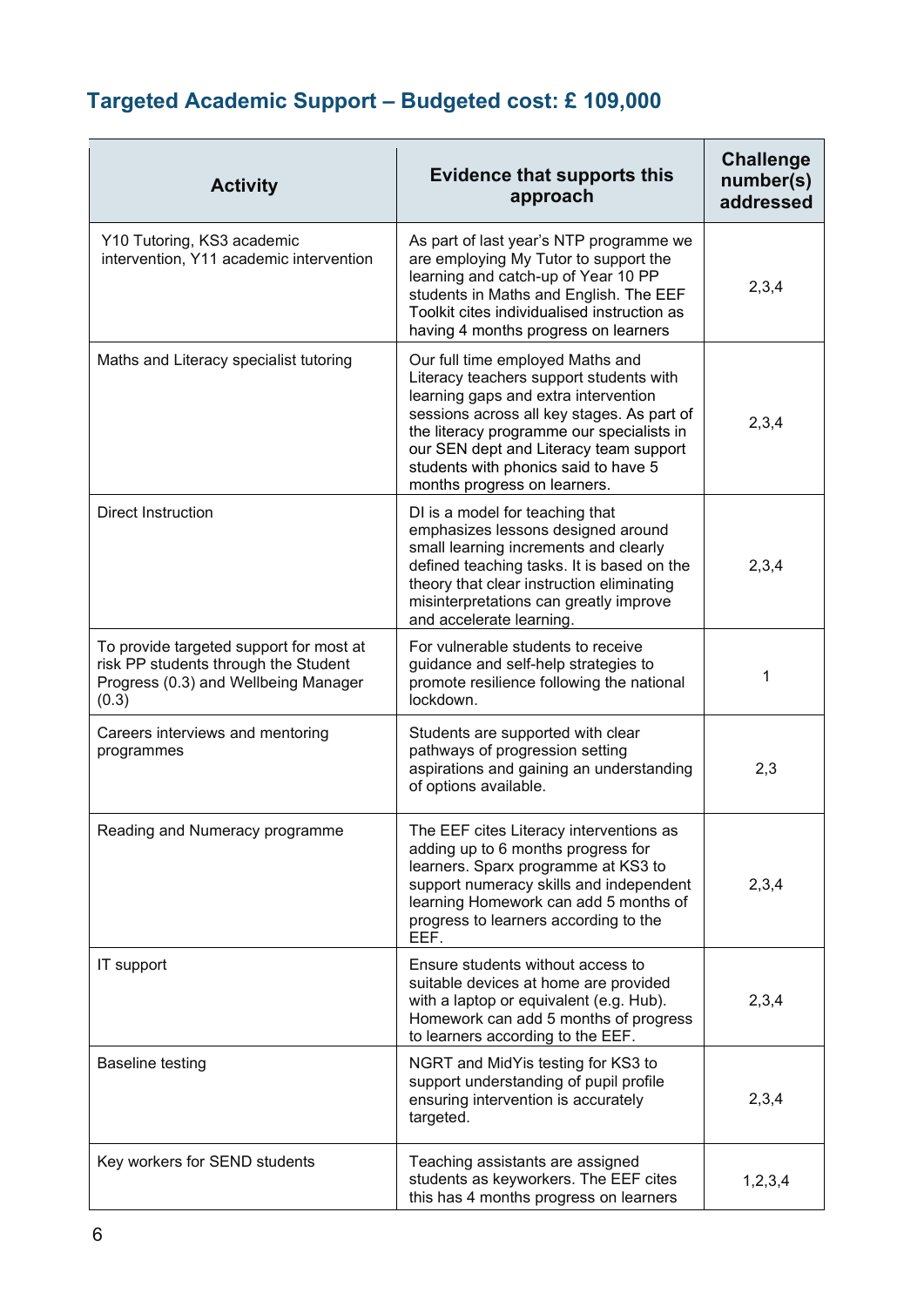## **Wider Strategies – Budgeted cost: £ 233,698**

| <b>Activity</b>                                                                                                                          | <b>Evidence that supports this</b><br>approach                                                                                                                                                                                                                                                                                                                        | <b>Challenge</b><br>number(s)<br>addressed |
|------------------------------------------------------------------------------------------------------------------------------------------|-----------------------------------------------------------------------------------------------------------------------------------------------------------------------------------------------------------------------------------------------------------------------------------------------------------------------------------------------------------------------|--------------------------------------------|
| <b>Breakfast club</b>                                                                                                                    | This ensures PP and SEN students are<br>in school, with access to breakfast and<br>ICT facilities to complete work with<br>support.                                                                                                                                                                                                                                   | 1                                          |
| Attendance strategies - funding of a PP<br>attendance officer (0.4)                                                                      | Pupil Premium, Pastoral and Attendance<br>team to work collectively in ensuring first<br>day response to any disadvantaged pupil<br>absent, with particular focus on KS4.<br>Attendance initiatives inclusive of<br>rewards, transport support, home visits                                                                                                           | 1                                          |
| Gateway                                                                                                                                  | Satellite school on site to support<br>students who have medical, mental and<br>emotional heath barriers. The Gateway<br>provides smaller groups learning<br>environment and specialist teachers                                                                                                                                                                      | 2,3                                        |
| Enrichment                                                                                                                               | Subsidised trips and visits to develop<br>cultural knowledge, capital and education<br>with character.                                                                                                                                                                                                                                                                | 1,2,3                                      |
| Subject support                                                                                                                          | Subsidised materials for academic<br>learning i.e. art materials, food tech<br>ingredients, music lessons. Subsidised<br>uniform and academic equipment. This<br>supports our wider focus of education<br>with character and removes' barriers to<br>academic learning. The EEF toolkit says<br>learners can make 3 months progress<br>through participating in arts. | 2,3,4                                      |
| Summer school                                                                                                                            | Summer school as part our transition<br>programme for year 6 students. Last<br>academic year saw 50% of new cohort<br>attends summer school.                                                                                                                                                                                                                          | 1,2,3,4                                    |
| Pastoral Support - 0.33 subsidised non-<br>teaching heads of year. Directors of year<br>to address attendance and behaviour<br>concerns. | Behaviour interventions improve<br>attainment by challenging behaviour in<br>schools. EEF state that both targeted and<br>universal behaviour approaches can<br>have positive overall effects on student<br>outcomes, by up to 4 months                                                                                                                               | 1                                          |
| <b>Memorable Moments</b>                                                                                                                 | Adventure education usually involves<br>collaborative learning experiences with a<br>high level of physical (and often<br>emotional) challenge. Practical problem-<br>solving, explicit reflection and discussion<br>of thinking and emotion (see also<br>Metacognition and self-regulation) may<br>also be involved.                                                 | 1                                          |